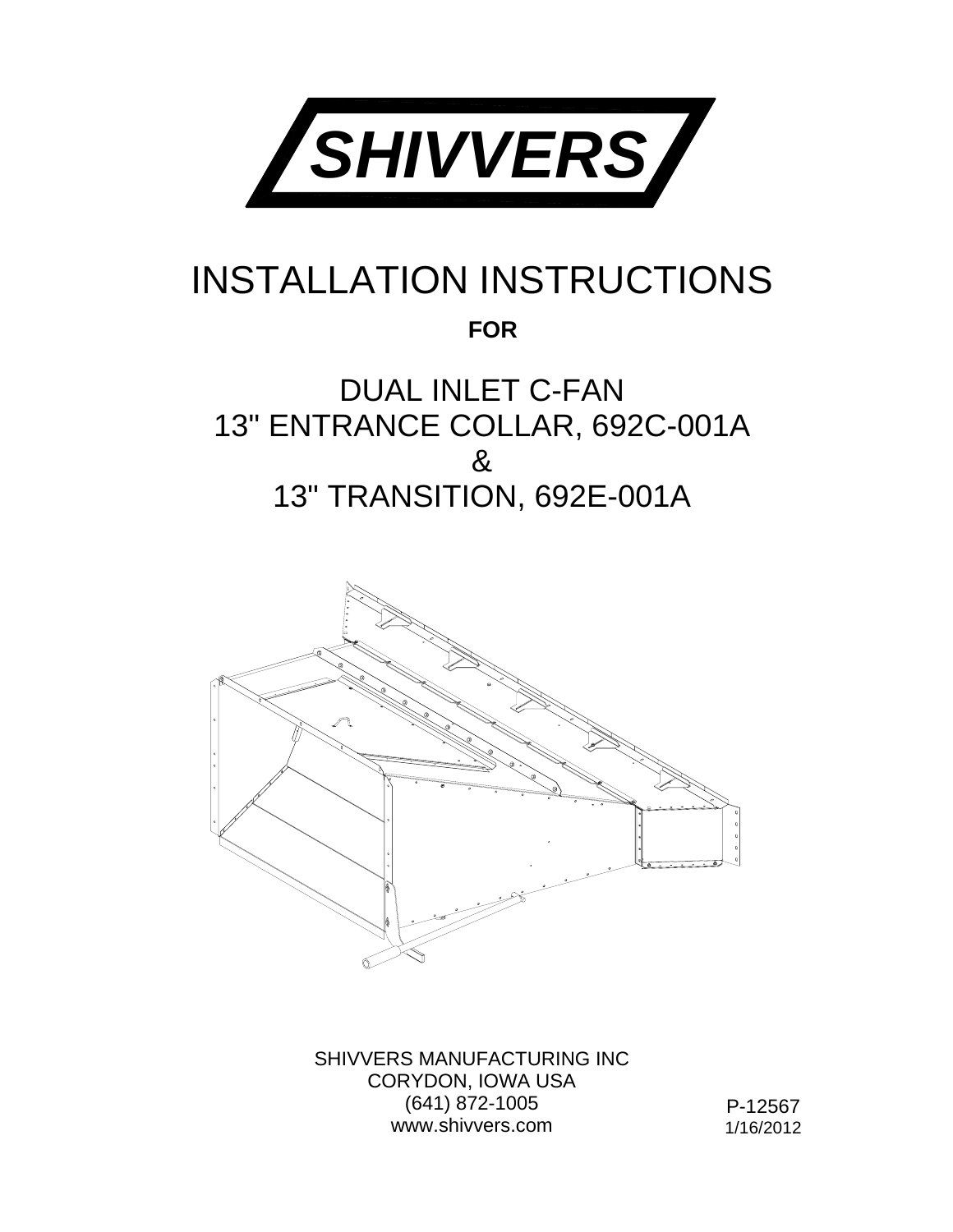| <b>Parts List-Transition</b> |                                        |
|------------------------------|----------------------------------------|
| <b>PART NUMBER</b>           | <b>DESCRIPTION</b>                     |
| 692-030P                     | Transition Bottom (Large Section) 13"  |
| 692-031P                     | Transition Bottom, Narrow Section, 13" |
| 692-042P                     | Transition Side, LH (13")              |
| 692-041P                     | Transition Side, RH (13")              |
| 692-040P                     | Transition Top (Upper Section) 13"     |
| 692-043P                     | Transition Top (Lower Section) 13"     |
| F-1009-01                    | 1/4" Flat Washer                       |
| F-1019-01                    | 1/4" LockWasher                        |
| F-1858                       | 1/4-20 "U"-Nut                         |
| 565-022P                     | <b>Transition Lid</b>                  |
| 565-027P                     | <b>Transition Flange</b>               |
| H-2252                       | Handle                                 |
| 565-030P                     | Damper Flange                          |
| 565-038P                     | Counterweight                          |
| 565-033P                     | Damper Counter Weight                  |
| F-1007-22                    | 5/16-18 X 3/8" SETSCREW                |
| 692-049W                     | Damper Door Weldment, 13"              |
| F-1015-15                    | 5/16-18 x 1" Capscrew                  |
| F-1009-02                    | 5/16" Flat Washer                      |
| F-1011-02                    | 5/16-18 Nut                            |
| F-1019-02                    | 5/16" LockWasher                       |
| F-1015-03                    | 1/4-20 x 3/4" Capscrew                 |
| 692-054P                     | <b>Counterweight Stop</b>              |
| H-2324                       | Grip                                   |
| 692-053P                     | <b>Mounting Strip</b>                  |

| Parts List For Entrance Collar |                                     |
|--------------------------------|-------------------------------------|
| <b>PART NUMBER</b>             | <b>DESCRIPTION</b>                  |
| 692-025P                       | Entrance Collar, Top & Bottom, 13"  |
| 692-038P                       | Side Plate, Entrance Collar         |
| F-1823                         | Carriage Bolt, 1/4 X 3/4"           |
| F-1011-01                      | 1/4-20 Plain Nut                    |
| F-1009-01                      | 1/4" Flat Washer                    |
| 74-013P                        | <b>Entrance Collar Clamp</b>        |
| F-1858                         | 1/4-20 "U"-Nut                      |
| F-1015-03                      | $1/4 \times 3/4$ " Capscrew         |
| 692-045P                       | <b>Entrance Collar Fitting Band</b> |
| 692-039P                       | Entrance Collar Support: 12 7/8"    |
| F-1019-01                      | 1/4" LockWasher                     |
| F-1015-02                      | $1/4 - 20 \times 5/8$ " Capscrew    |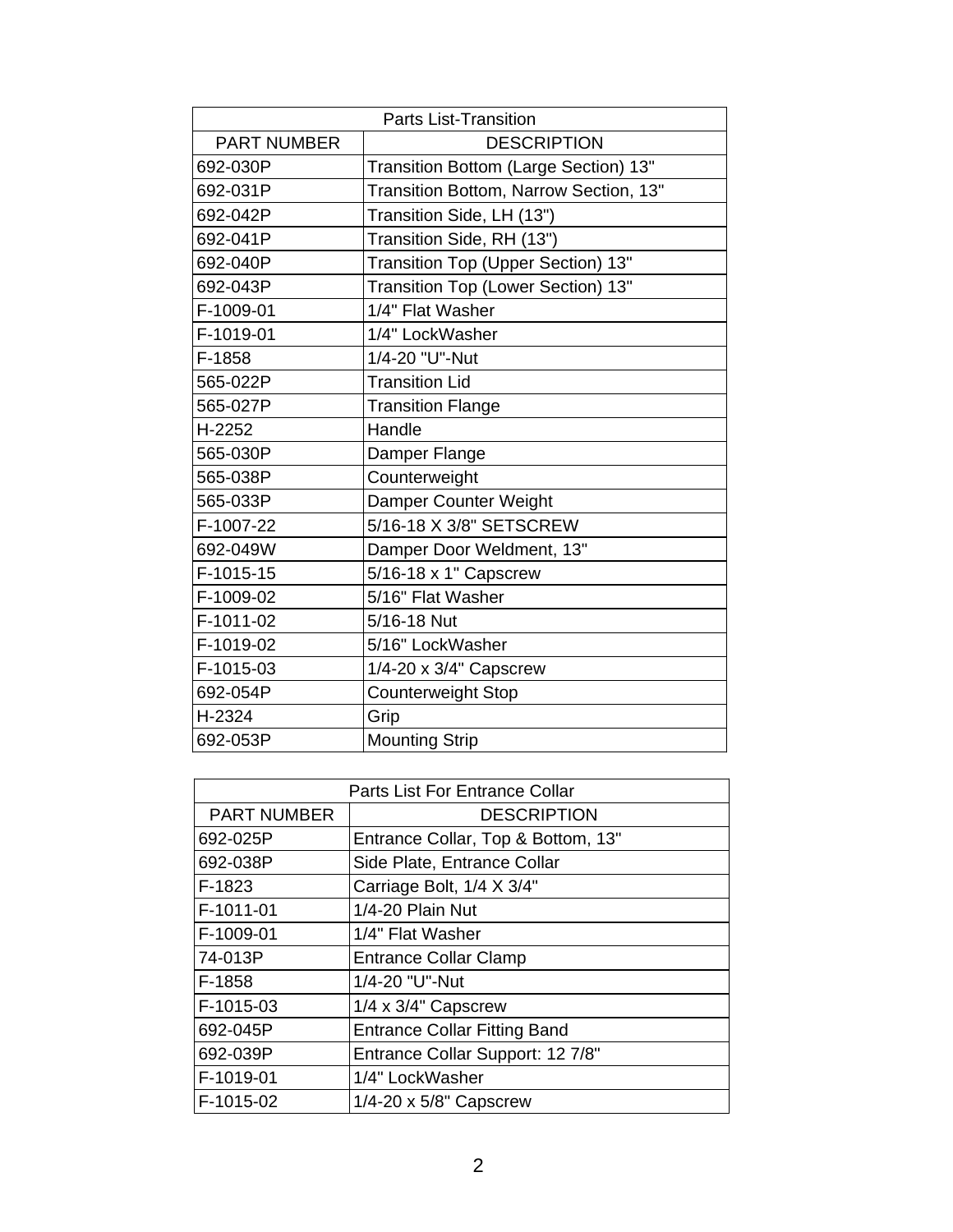## **INSTALLATION**

# **A CAUTION**

#### METAL EDGES ARE SHARP AND CAN CAUSE INJURY. USE PROTECTIVE CLOTHING WHEN HANDLING AND WORKING AROUND THIS EQUIPMENT.

The 13" Entrance Collar, 692C-001A and 13" Transition 692E-001A allow the heated air from the fan and burner to enter the chamber beneath the perforated floor (plenum). With balanced temperatures in the plenum, efficient and quality grain drying will occur. This Entrance Collar and Transition are designed to give an optimum temperature gradient in the plenum and eliminate severe hot and cold spots.

### **ENTRANCE COLLAR**

See Installation Instructions on pages 4-7 for recommended fan/burner positioning and layouts for single and multiple fans on following pages.



Cut a hole in the side of the bin offset over the fan/burner position approximately 13" x 94" wide. See Page 4 for Offset dimensions.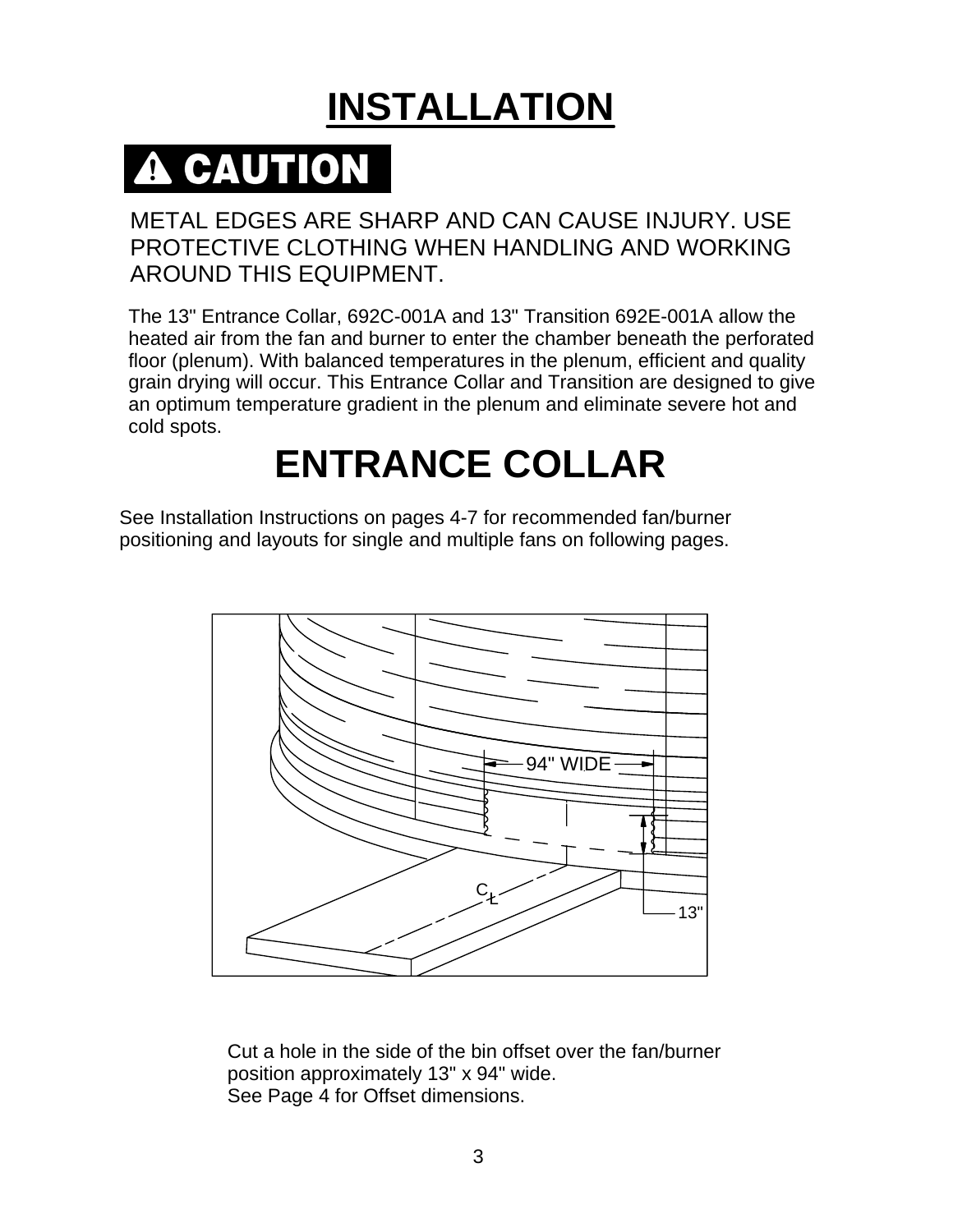#### SHIVVERS DUAL INLET CFAN/HEATER PAD LAYOUT



Note: The above drawing is what we suggest as a Foundation for your new Shivvers Dual Inlet Centrifugal Fan and Heater combination. We also suggest the foundation(s) of the Fan/Heater(s) be tied to the Bin Foundation, with all the foundations extending below the Frost Line.

We leave details about the configuration of the foundations up to the discretion of the Customer and/or his Dealer. Every effort needs to be made to minimize Shifting, Eroding, and Cracks.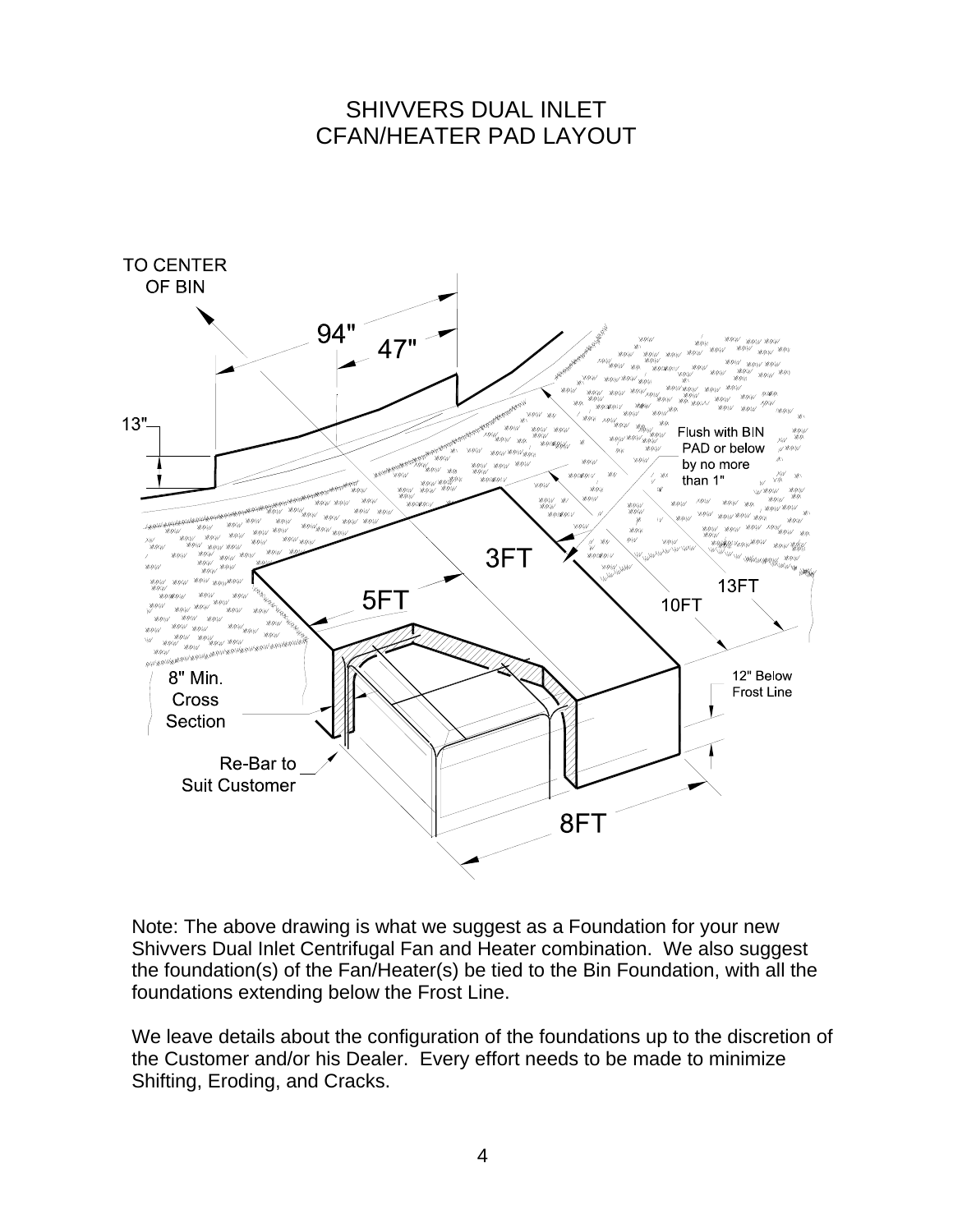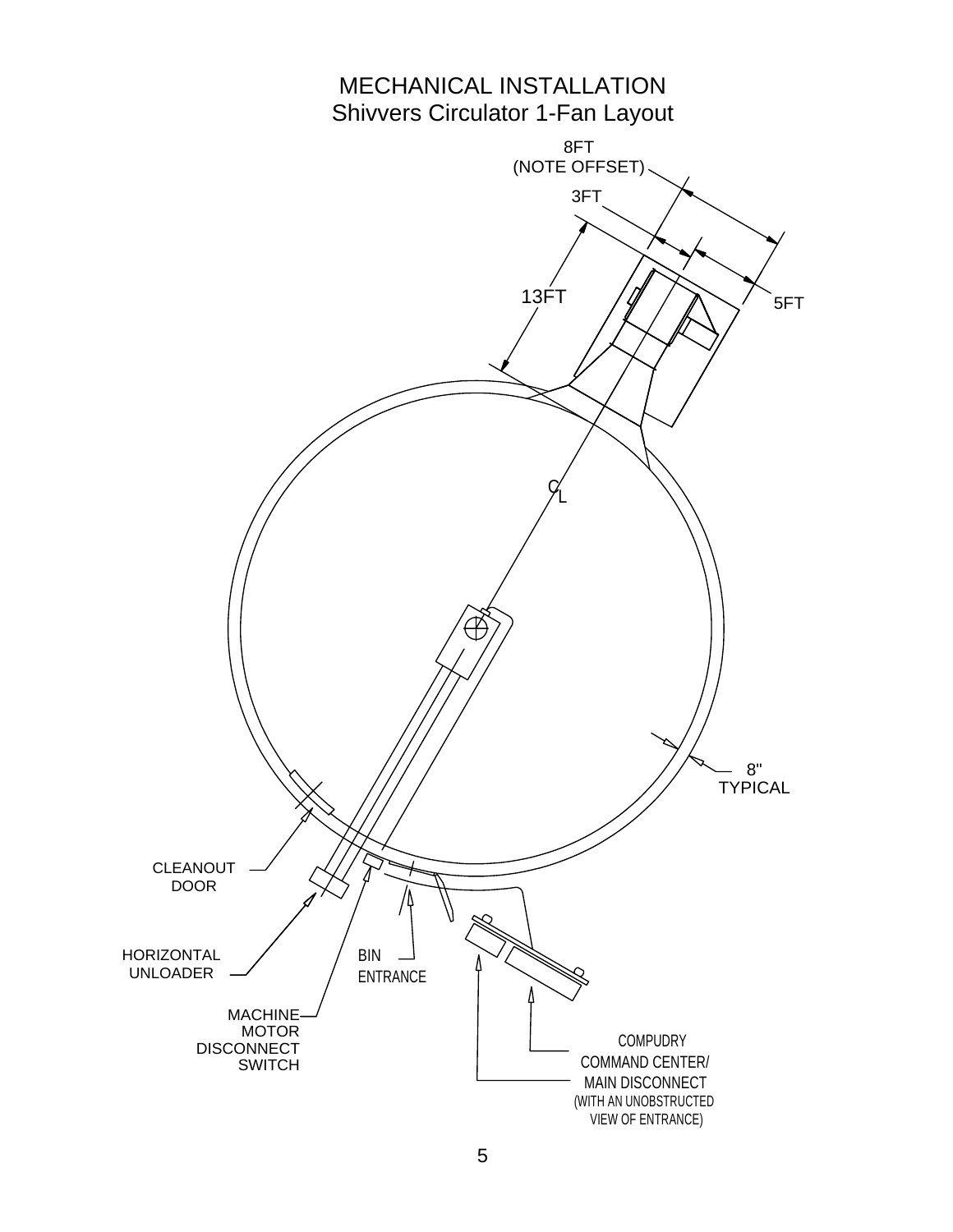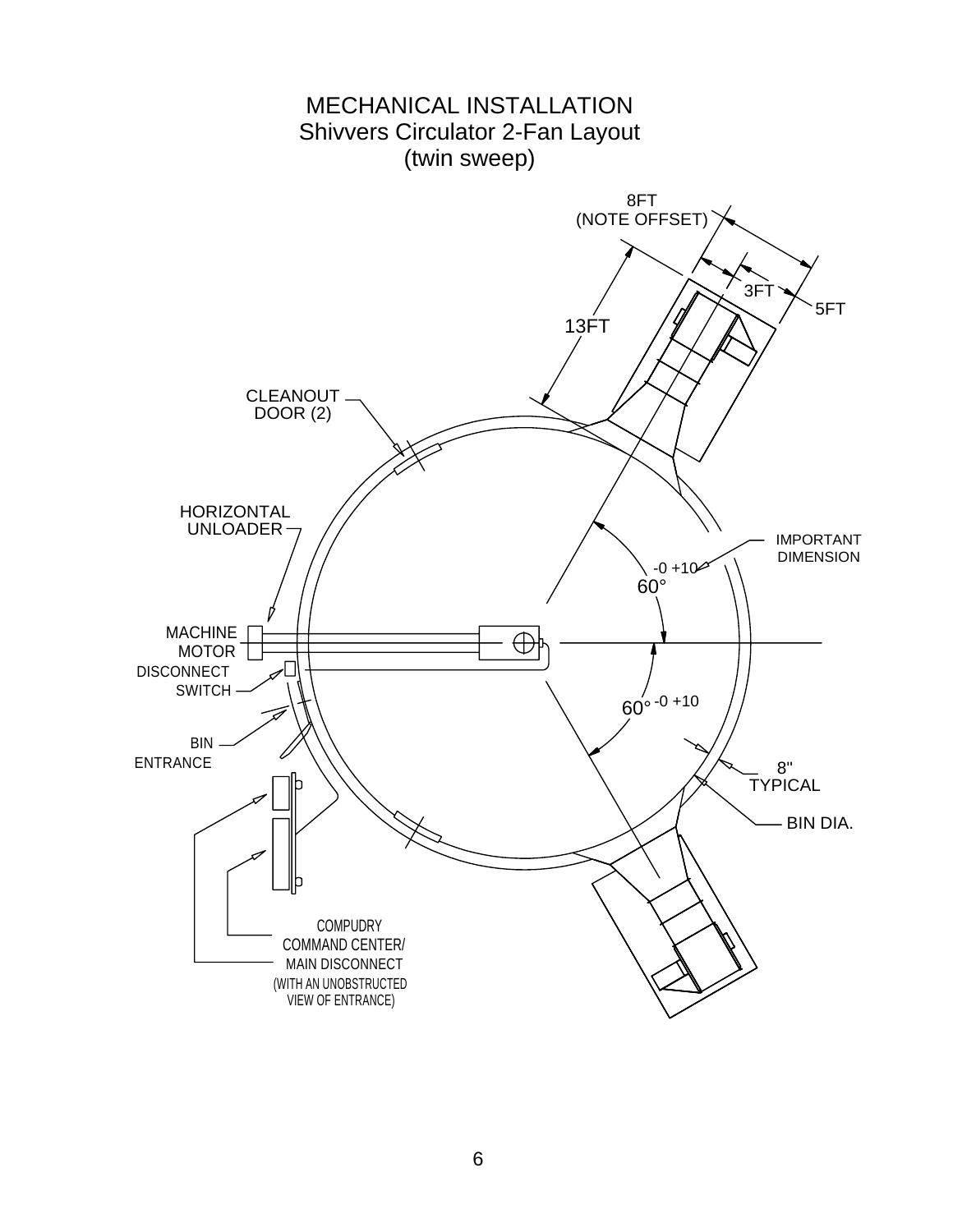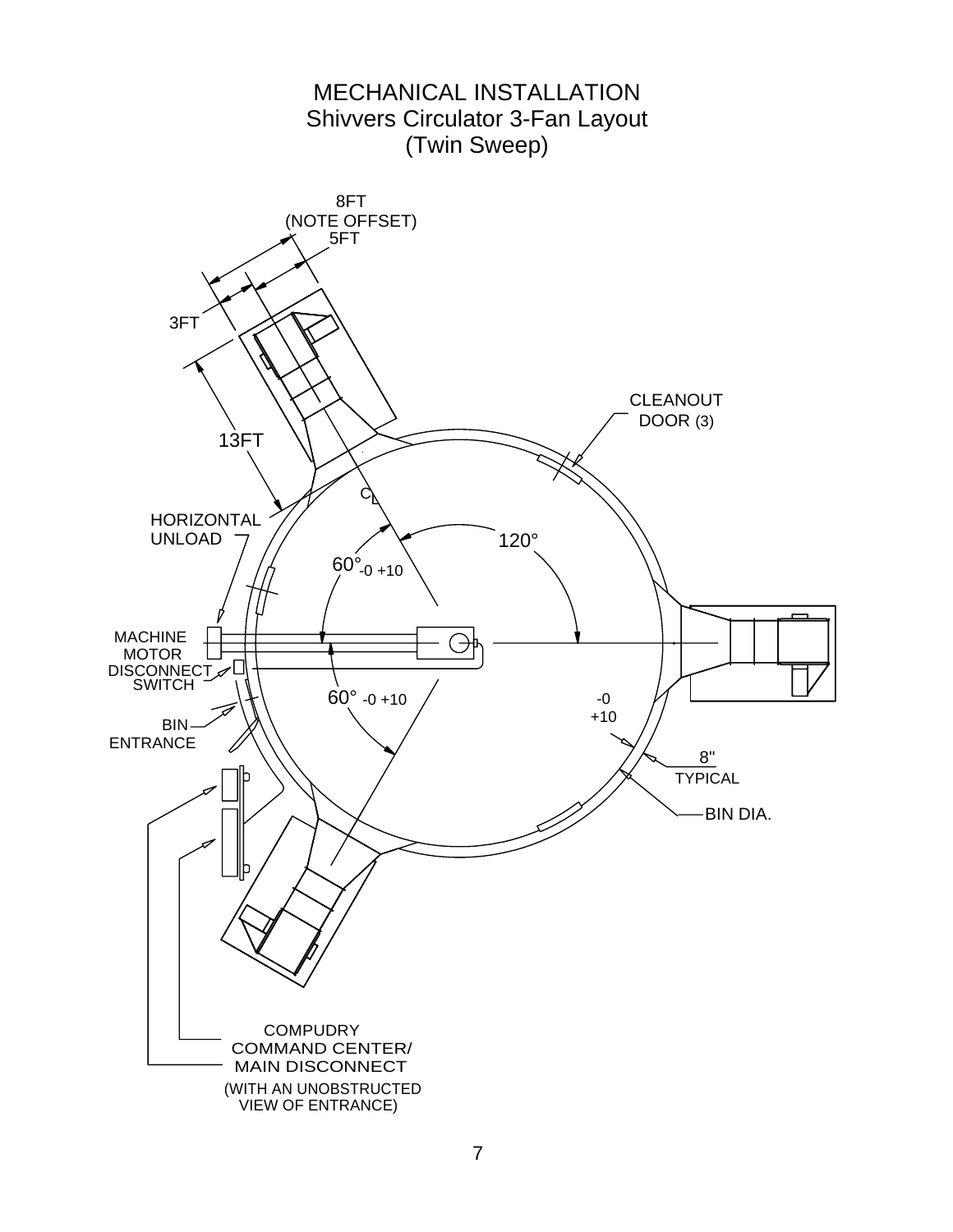#### MECHANICAL INSTALLATION Recommended Fan Lay-outs for 3-Sweeps Systems (For New Installations)

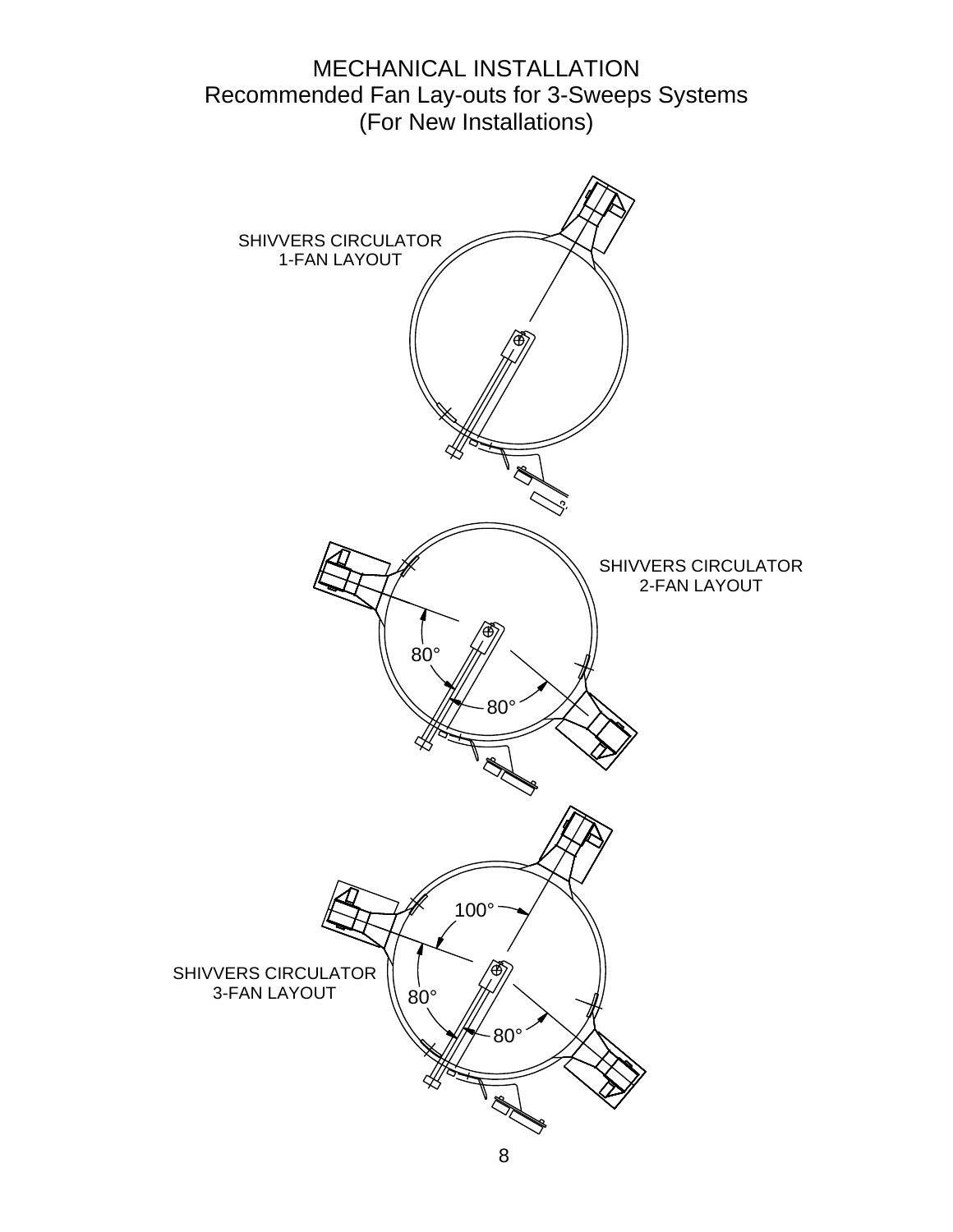From the Transition Parts Sack, 692-055A, find the 692-058A, Bin-Ent Hardware Sack. This will contain all the hardware necessary to secure the Entrance Collar to the Bin.

Position the Entrance Collar in the cut opening. Mark the 5/16" holes on the side of the Entrance Collar in the side of the Bin and drill. Use the 5/16 x 1" bin bolts, washers, and nuts to secure the Collar. (Longer 2 1/2" bolts are also provided if necessary).

> NOTE: Use the Silicone Sealant (C-6123) provided to seal completely around the Collar before Tightening the bolts.

 Loosen the nuts that hold the Clamps from the Top of the Entrance Collar. Slide the Clamps back and remove the Fitting Band.

Form the Fitting Band to the outside curvature of the Bin. Place it on the top of the Entrance Collar so that it seals the crack between the Bin and Collar. Cut off any excess length of the Fitting Band. Mark and drill through the Bin wall 5/16" holes to mount the Band. Use the sealant to seal any air gaps. Slide the Clamps on the top of the Entrance Collar up against the Fitting Band and tighten the nuts to secure the Band in place.

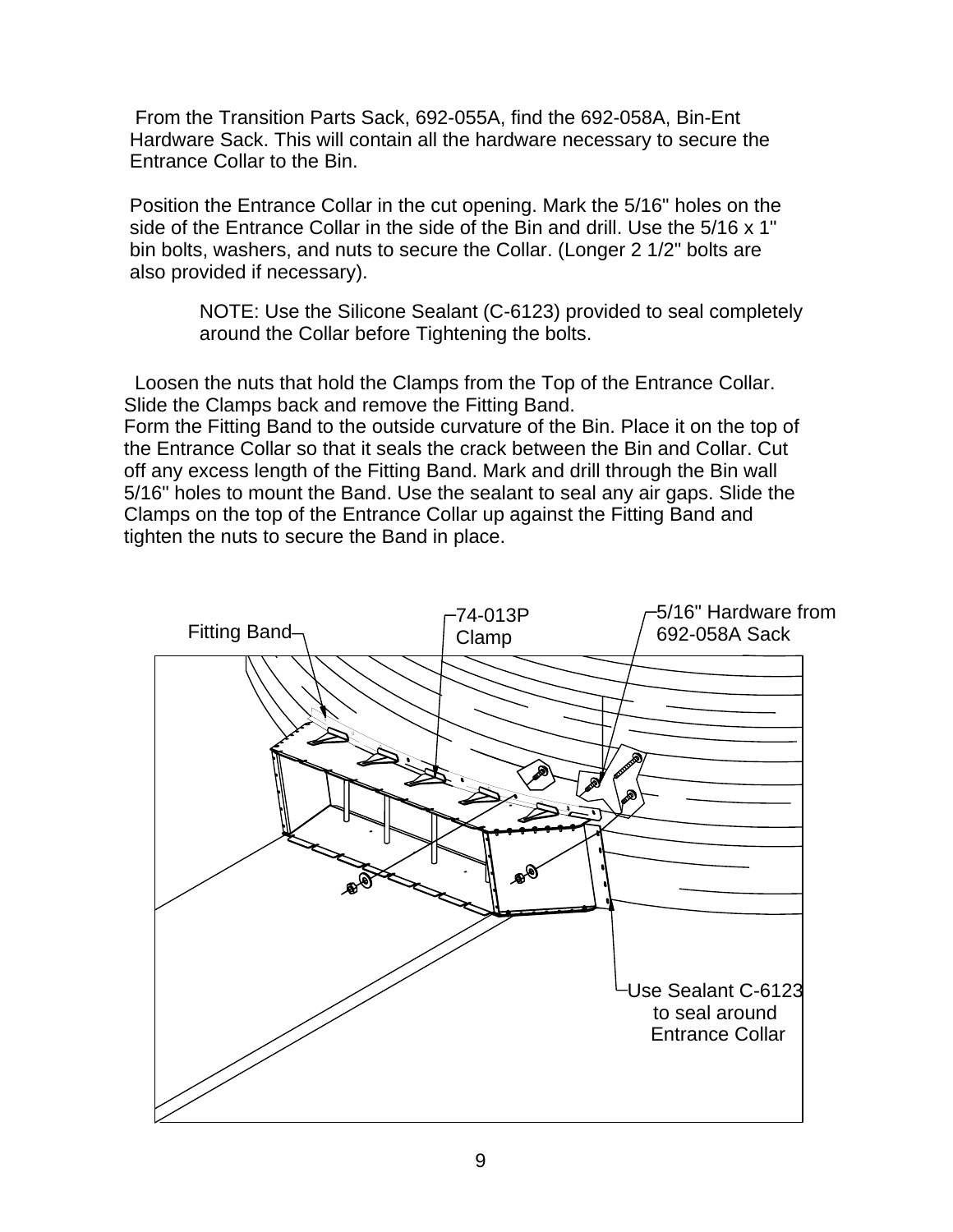### **ENTRANCE COLLAR**

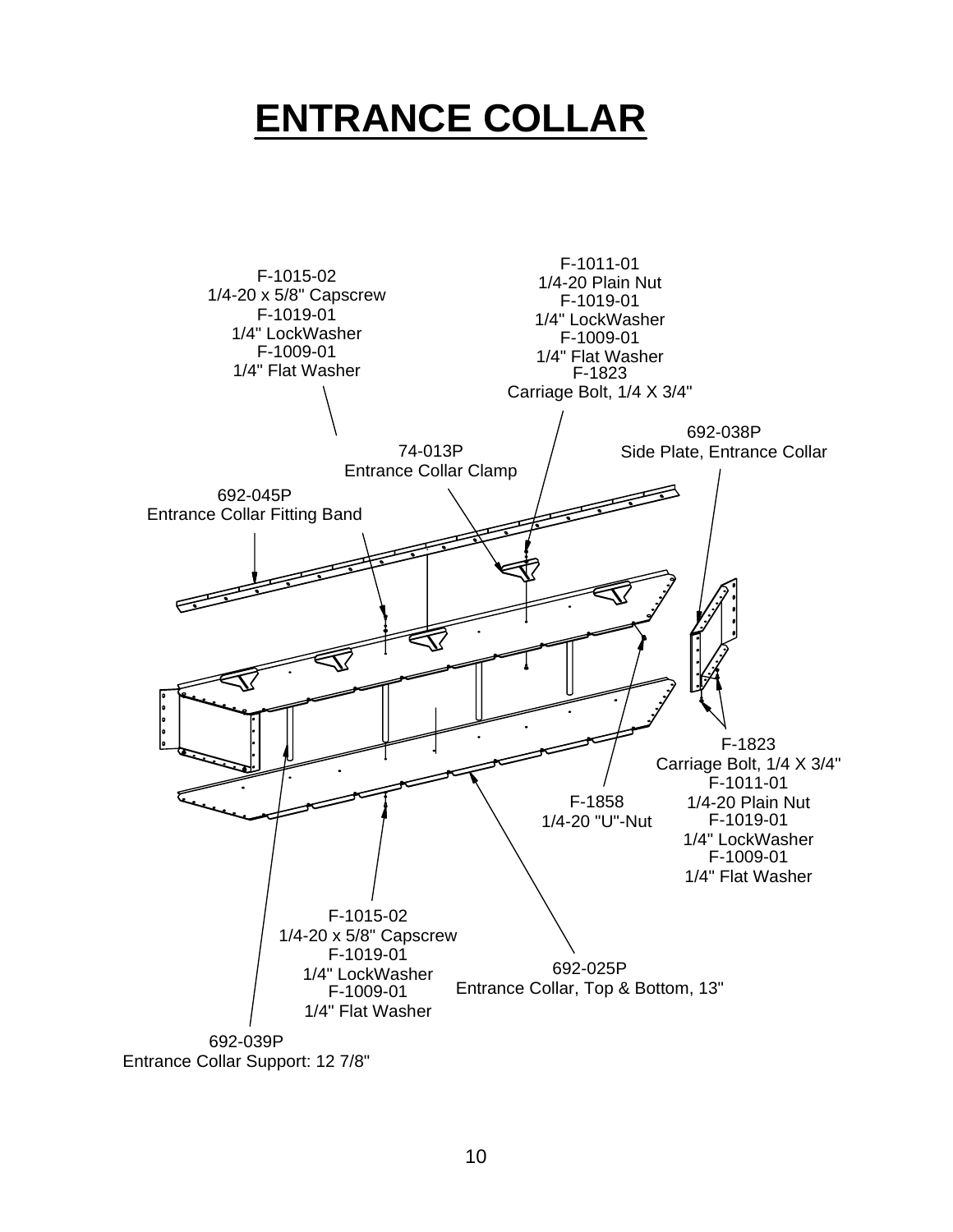### **TRANSITION**

1. Place 1/4" U-Nuts from parts sack, 692-056A in each small hole on sides of top transition and bottom transition with flat to outside. Also place 1/4" U-Nuts in each hole at wide end of lid opening with flat to outside.

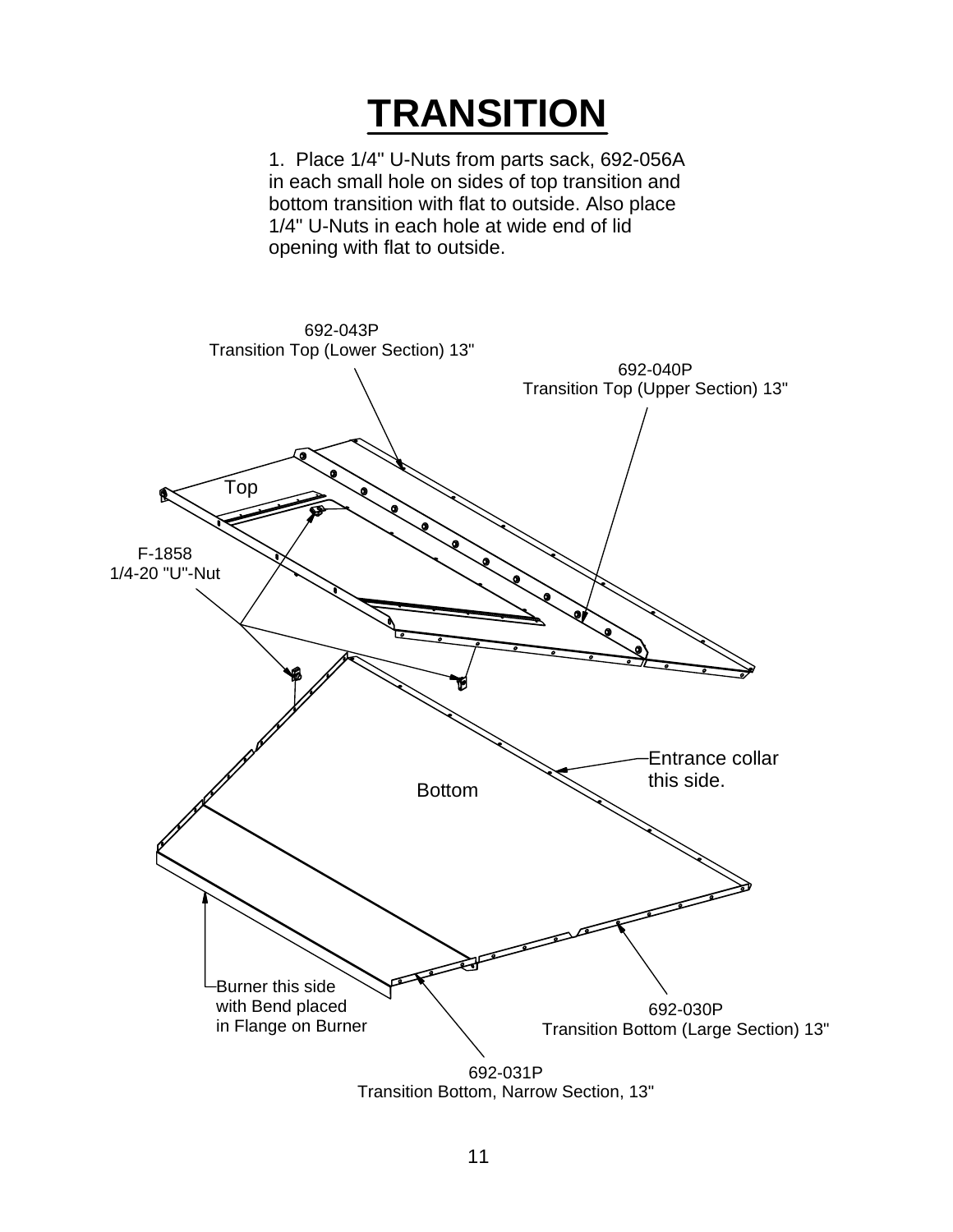

2 Connect bottom of transition to entrance collar with 1/4 x 3/4" bolts, washers and lockwashers fastened into U-Nuts. Place other end into groove in burner front.

3. Connect Top of transition to entrance collar using hardware shown above from Sack 692-057A.

4. Slide the burner in place, taking care to have it parallel to the Entrance Collar. Lay the bend at the front of the transition bottom piece into the bend on the burner. Connect top of transition to burner using 5/16" bolts, (2) flat washers, lockwashers and plain nuts from Sack 692-057A.

5. Lay damper door into position placing shaft into grooves on each side. The end with the 5/8" Bolt should be on the right side, when facing the bin.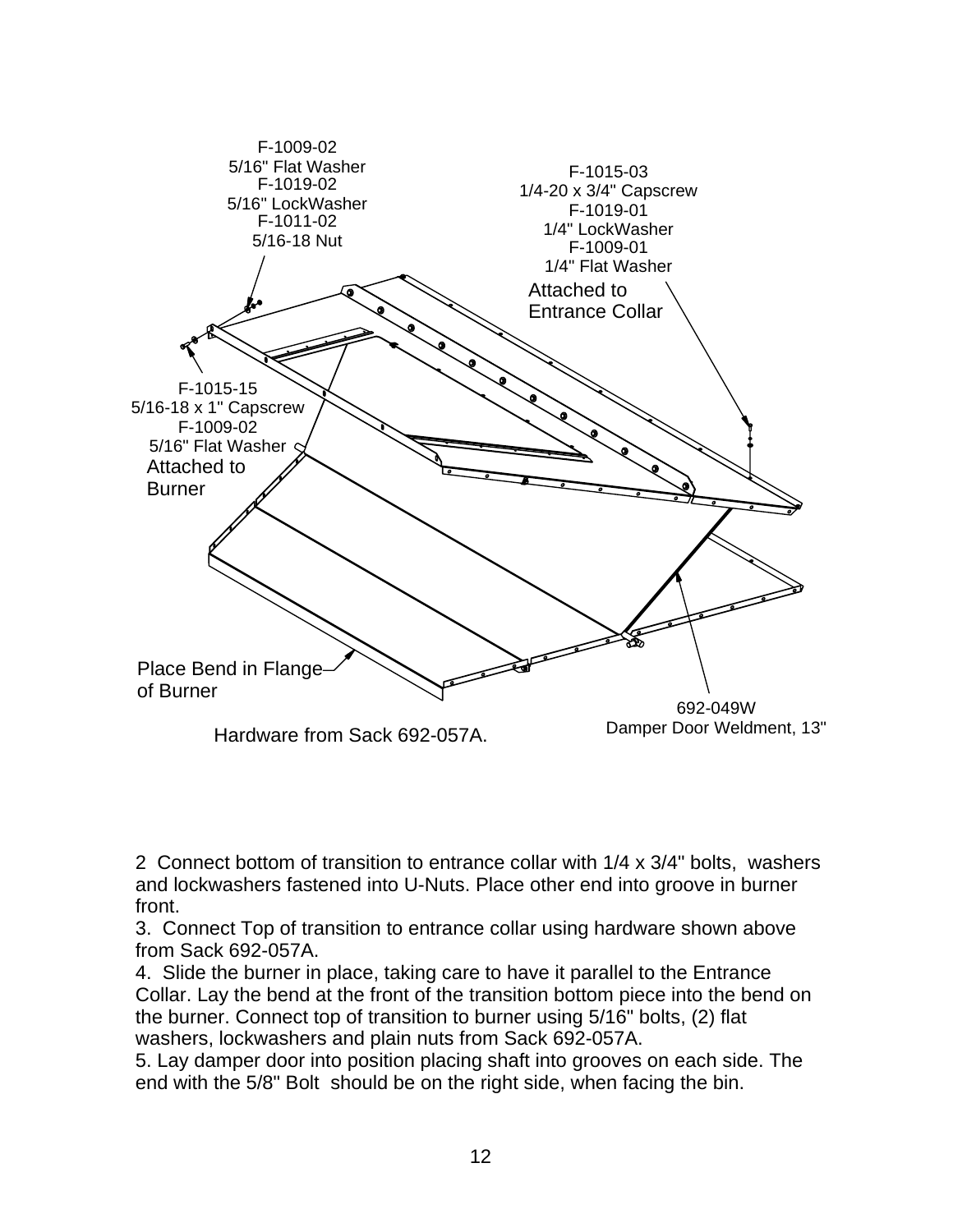

6. The Left and Right Side pieces (692-041P (LH) and 692-042P (RH) fasten directly to the outside edges of the top and bottom with the U-nuts using 1/4" bolts, lockwashers and flat washers located in Hardware sack 692-056A. For both sides place the riveted right angle flange inward toward the damper door.